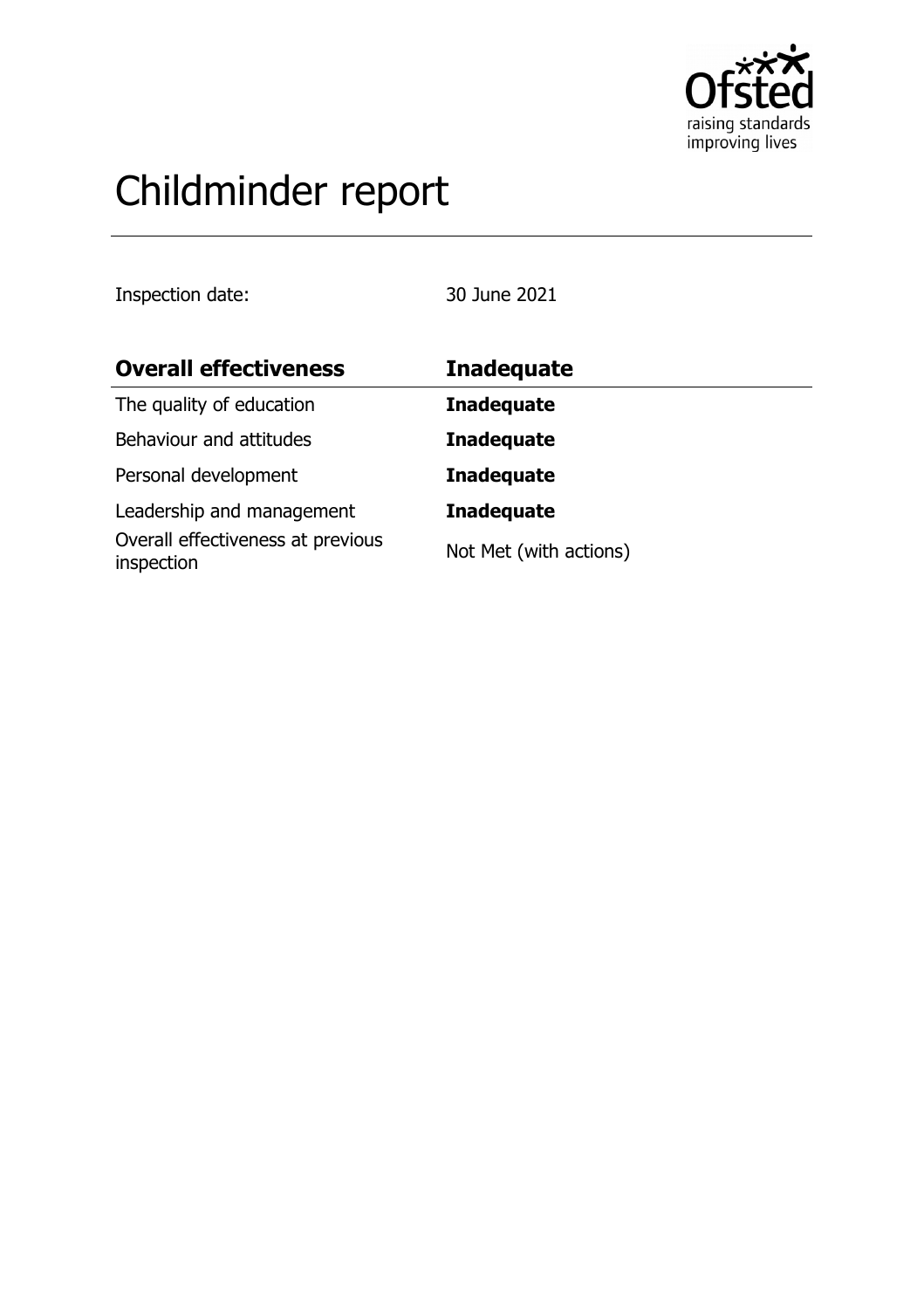

# **What is it like to attend this early years setting?**

### **The provision is inadequate**

The childminder has not carefully evaluated her provision to ensure she consistently meets requirements and keeps up to date with relevant changes. She does not have a clear enough awareness of her role in promoting children's learning and development.

Many of the activities she provides do not offer appropriate challenge for individual children. For example, some activities are too challenging and children quickly lose interest and other children are not challenged sufficiently. The childminder shows some awareness of how to promote children's language and communication. For example, she asks questions and repeats back vocabulary. Although she has started to assess children's achievements, the quality of this is variable. This limits how well she can support their next steps in learning.

The childminder follows children's care routines from home, which helps the youngest children to feel secure. Children appear relaxed in the childminder's care. They approach her to show their toys and are confident around visitors. The childminder explains how she supports children's behaviour. She provides older children with additional responsibilities and encourages them to be positive role models.

## **What does the early years setting do well and what does it need to do better?**

- $\blacksquare$  The childminder has some understanding of child protection issues and has previously attended training. However, aspects of her understanding need updating, including her awareness of how to identify extremist behaviours and the procedures to follow if a child is at risk of abuse.
- The childminder sometimes records children's attendance on her family calendar, including the first initial of each child's name and times of their arrival and departure. However, some entries are blank and others are difficult to read. This limits how well she can identify patterns in poor attendance and use this to identify children who may be at more risk.
- $\blacksquare$  The childminder has a limited understanding of how to assess children's current stages of development. Although she has made a start on reviewing what children already know, she is unsure of what the gaps are in their learning and cannot explain her plans to effectively support them.
- $\blacksquare$  The childminder plans some activities for children. However, as she does not know what they need to learn next, the quality of these are limited. Children become bored and move between activities quickly as their learning needs are not being met.
- $\blacksquare$  The childminder tries to support children's interest in books. For example, she points out pictures and encourages children to turn the pages. She introduces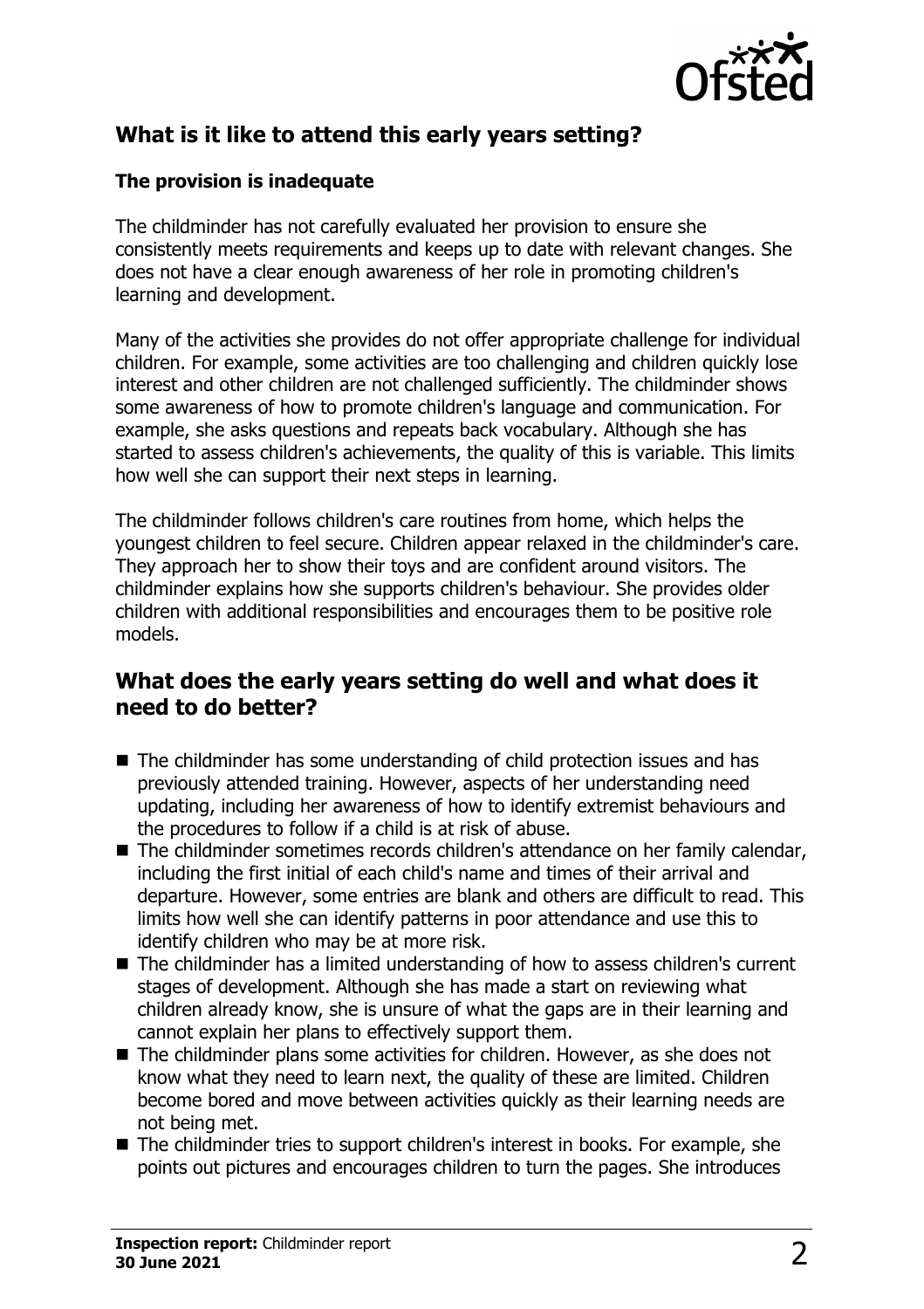

some new words, which helps to increase the children's vocabulary.

- $\blacksquare$  Parents tell the inspector how happy they are with the service they receive. They describe the childminder as their child's 'second Nanny' and someone they feel very happy to leave their child with.
- $\blacksquare$  The childminder has experience of caring for children with special educational needs and/or disabilities. She has previously worked with parents and other specialists to ensure that she is aware of the children's needs and knows how to support them.
- $\blacksquare$  Children are confident and are developing an awareness of how to keep themselves healthy, such as by drinking regularly to remain hydrated.
- $\blacksquare$  The childminder is aware of children's interests and provides toys that she thinks they will enjoy. For example, she notices that a toddler enjoys putting items in a bag and has brought one for the child to explore and use in their play.
- $\blacksquare$  The childminder's lack of understanding of the requirements means she is unable to fully evaluate her provision and plan appropriate, targeted improvements.

# **Safeguarding**

The arrangements for safeguarding are not effective.

The childminder does not have a secure understanding of child protection issues. Although she has attended training about the 'Prevent' duty, she can not remember what this covered and is unsure how to identify children who may be at risk. She does not review children's attendance carefully enough to identify patterns in their absences. She has considered risks within her home and keeps the home secure. The childminder supervises children well and reminds them about being careful. She tidies away toys after use to limit slip hazards.

## **What does the setting need to do to improve?**

#### **To meet the requirements of the early years foundation stage and Childcare Register the provider must:**

|                                                                                                                                                                                   | Due date   |
|-----------------------------------------------------------------------------------------------------------------------------------------------------------------------------------|------------|
| extend understanding of child protection<br>issues, including the 'Prevent' duty, to<br>ensure there is a clear procedure to<br>follow if there are any concerns about a<br>child | 01/08/2021 |
| carefully evaluate the quality of all<br>aspects of the provision and ensure this<br>consistently meets the statutory<br>requirements of the early years<br>foundation stage      | 01/08/2021 |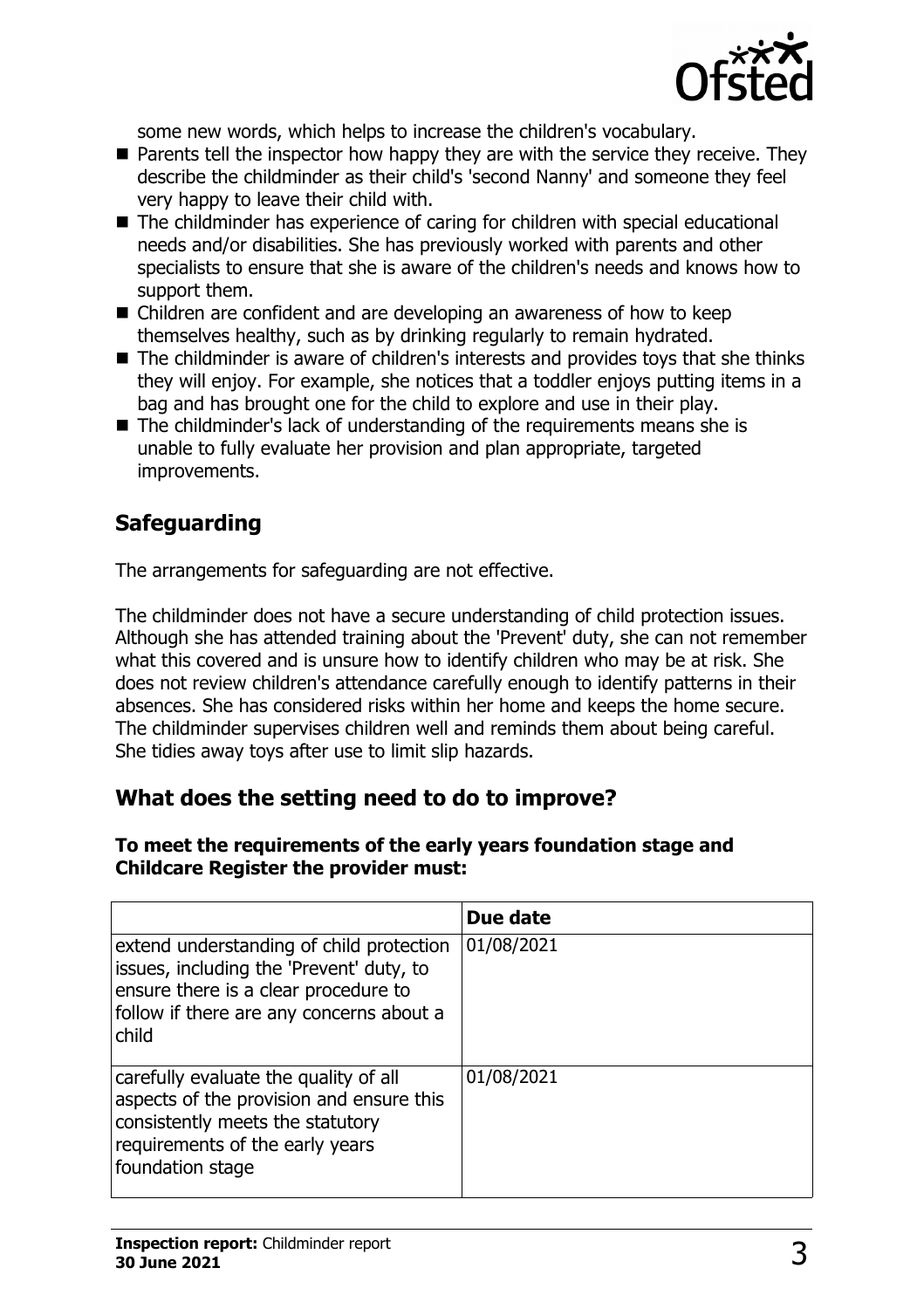

| ensure records of children's attendance<br>are accurately recorded and easily<br>legible                                          | 01/07/2021 |
|-----------------------------------------------------------------------------------------------------------------------------------|------------|
| use information from parents and your<br>regular observations to assess what<br>children know and what they need to<br>learn next | 01/08/2021 |
| plan challenging activities for each child<br>to help them make good progress in<br>their development.                            | 01/08/2021 |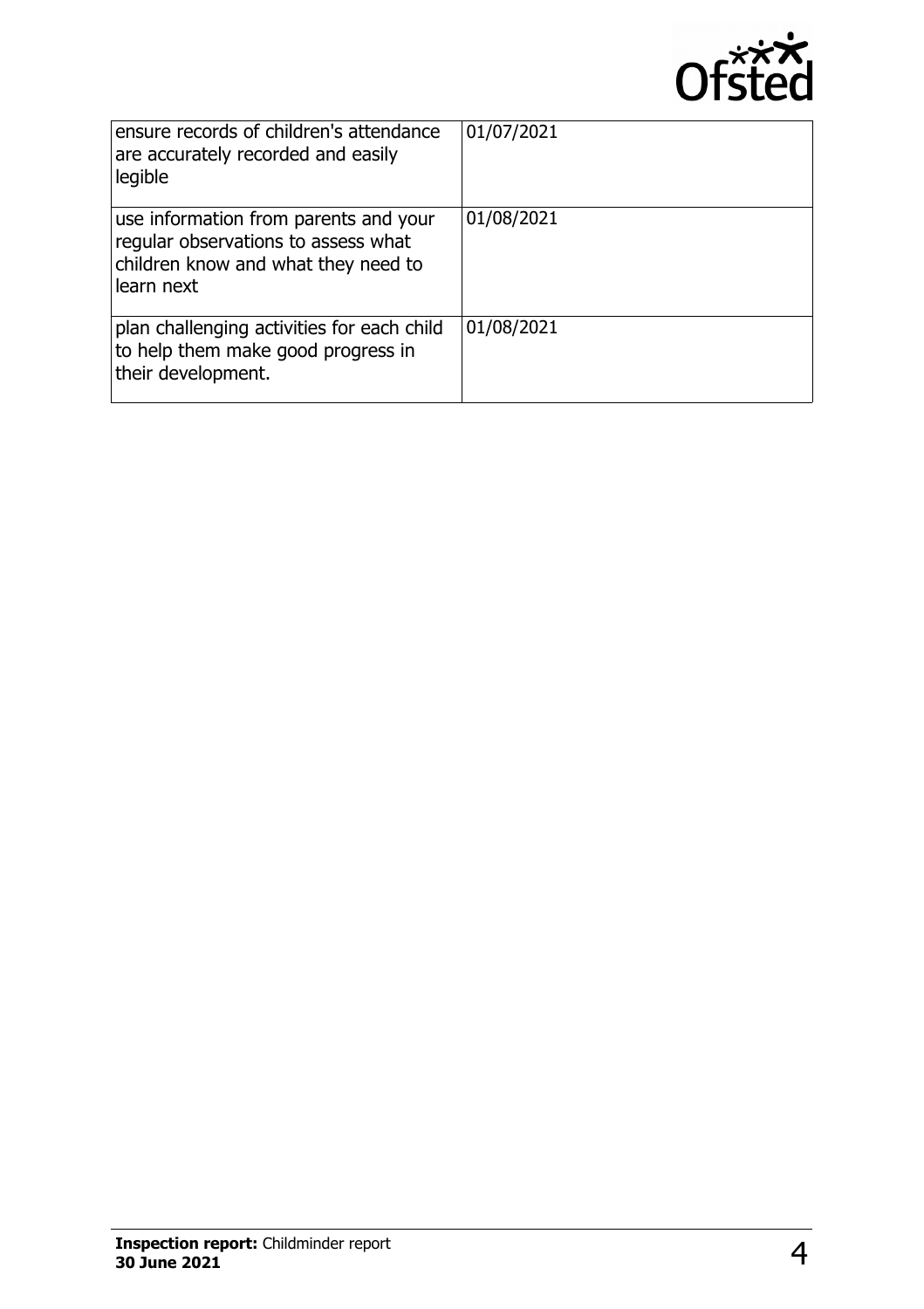

| <b>Setting details</b>                         |                                                                                      |
|------------------------------------------------|--------------------------------------------------------------------------------------|
| Unique reference number                        | 116050                                                                               |
| <b>Local authority</b>                         | <b>Hounslow</b>                                                                      |
| <b>Inspection number</b>                       | 10193641                                                                             |
| <b>Type of provision</b>                       | Childminder                                                                          |
| <b>Registers</b>                               | Early Years Register, Compulsory Childcare<br>Register, Voluntary Childcare Register |
| Day care type                                  | Childminder                                                                          |
| Age range of children at time of<br>inspection | $1$ to $4$                                                                           |
| <b>Total number of places</b>                  | 6                                                                                    |
| Number of children on roll                     | 4                                                                                    |
| Date of previous inspection                    | 22 September 2016                                                                    |

## **Information about this early years setting**

The childminder registered in 1993. She lives in Chiswick, in the London Borough of Hounslow. The childminder provides care for children each weekday from 7am to 6pm all year round.

## **Information about this inspection**

#### **Inspector**

Amanda May

#### **Inspection activities**

- $\blacksquare$  This was the first routine inspection the setting received since the COVID-19 (coronavirus) pandemic began. The inspector discussed the impact of the pandemic with the childminder and has taken that into account in their evaluation of the childminder.
- $\blacksquare$  The inspector spoke to two parents during the visit and fully considered their views.
- The childminder spoke with the inspector about how she supports children's learning and development and her plans for each child.
- $\blacksquare$  The inspector observed a specifically planned activity and then evaluated this together with the childminder.
- $\blacksquare$  The childminder and inspector held discussions at appropriate times and reviewed some relevant documentation together.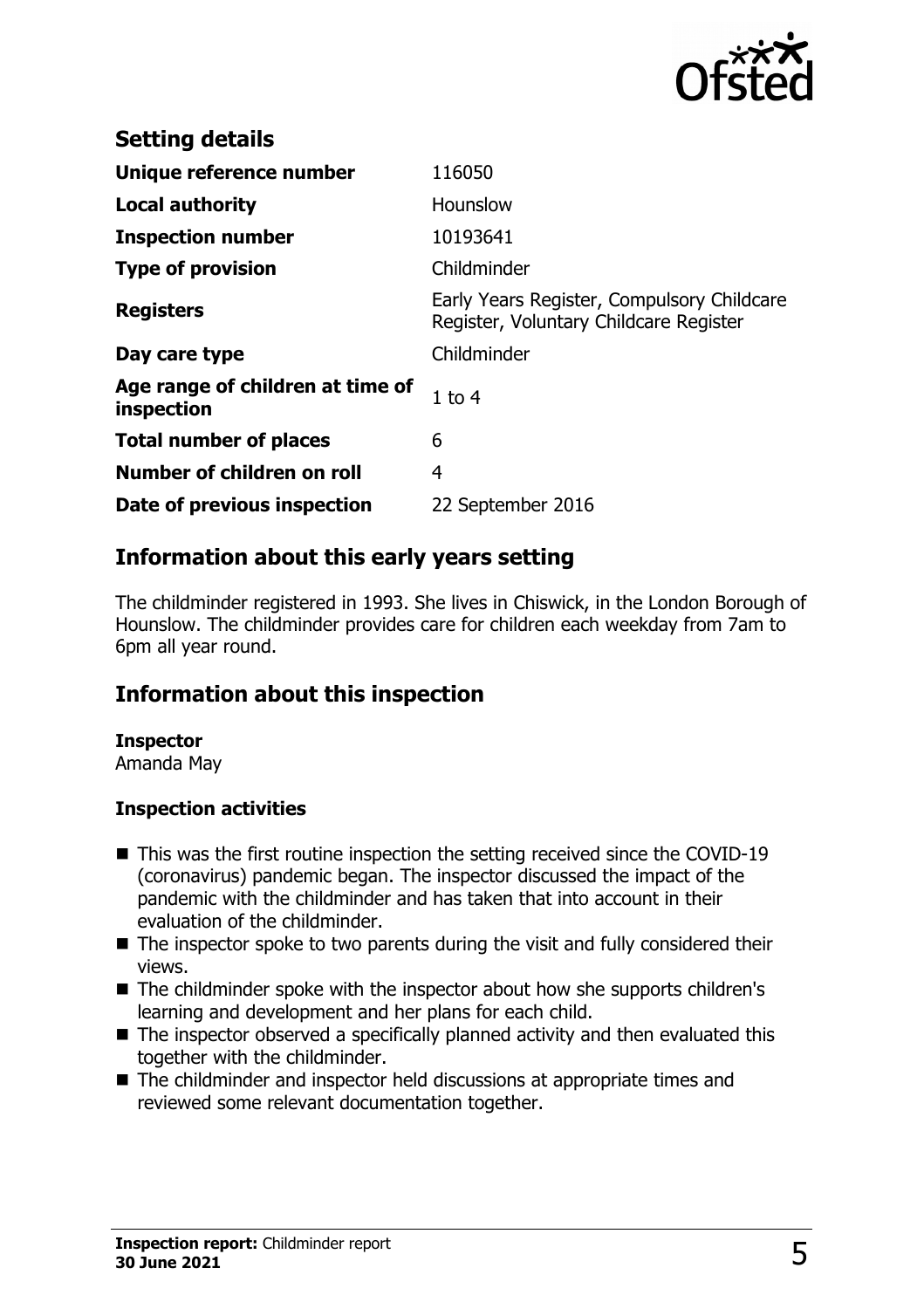

We carried out this inspection under sections 49 and 50 of the Childcare Act 2006 on the quality and standards of provision that is registered on the Early Years Register. The registered person must ensure that this provision complies with the statutory framework for children's learning, development and care, known as the early years foundation stage.

If you are not happy with the inspection or the report, you can [complain to Ofsted.](http://www.gov.uk/complain-ofsted-report)